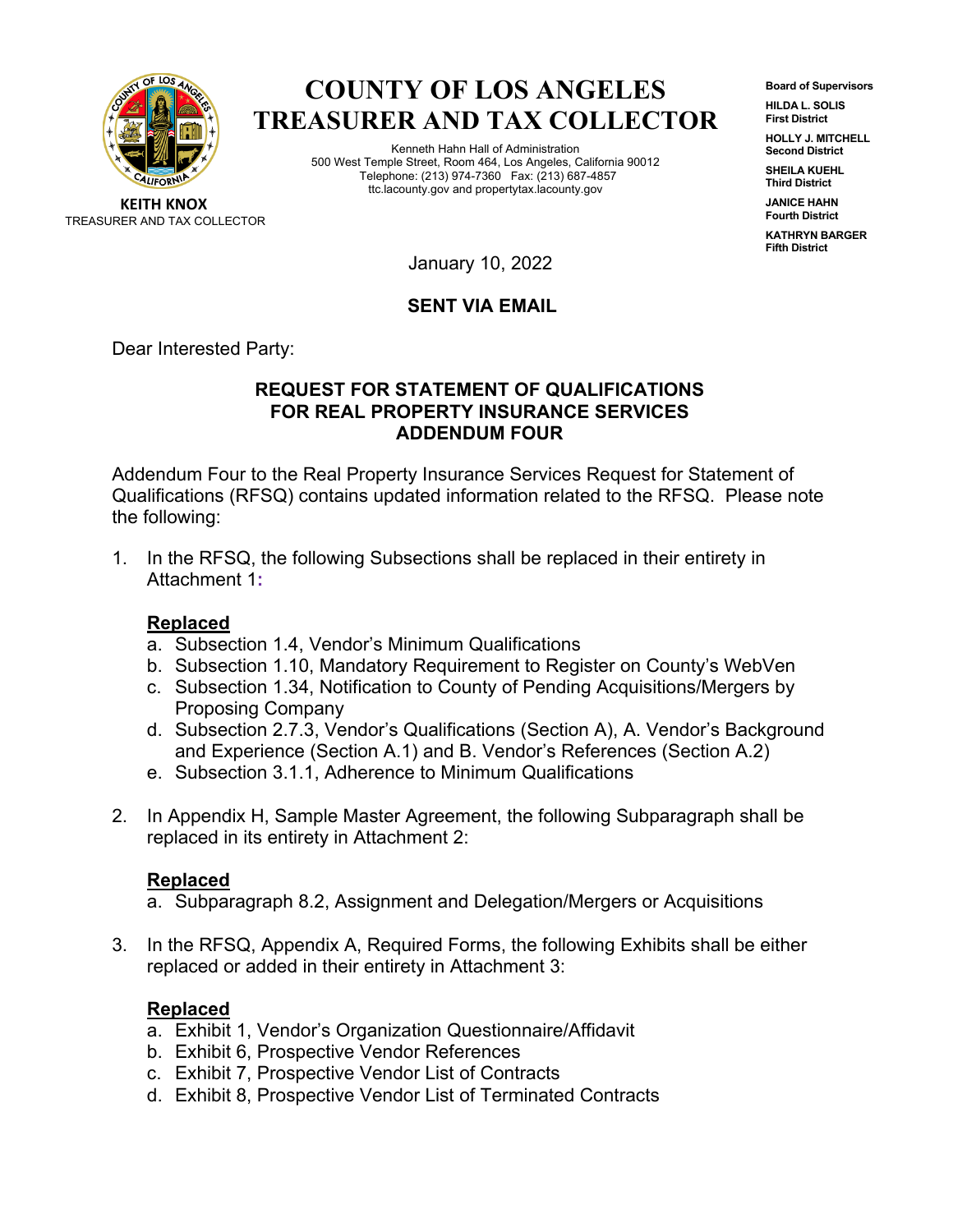Interested Party January 10, 2022 Page 2

## **Added**

a. Exhibit 1A, Community Business Enterprise (CBE) Information

Should you have any questions, you may contact Ashley Cupino of my staff at (213) 974-7360 or [contracts@ttc.lacounty.gov.](mailto:contracts@ttc.lacounty.gov)

Very truly yours,

KEITH KNOX Treasurer and Tax Collector

Clena Villacrés Torres

Elena Villacrés Torres Administrative Services Manager III

EVT:MV:AC:lac

**Attachments**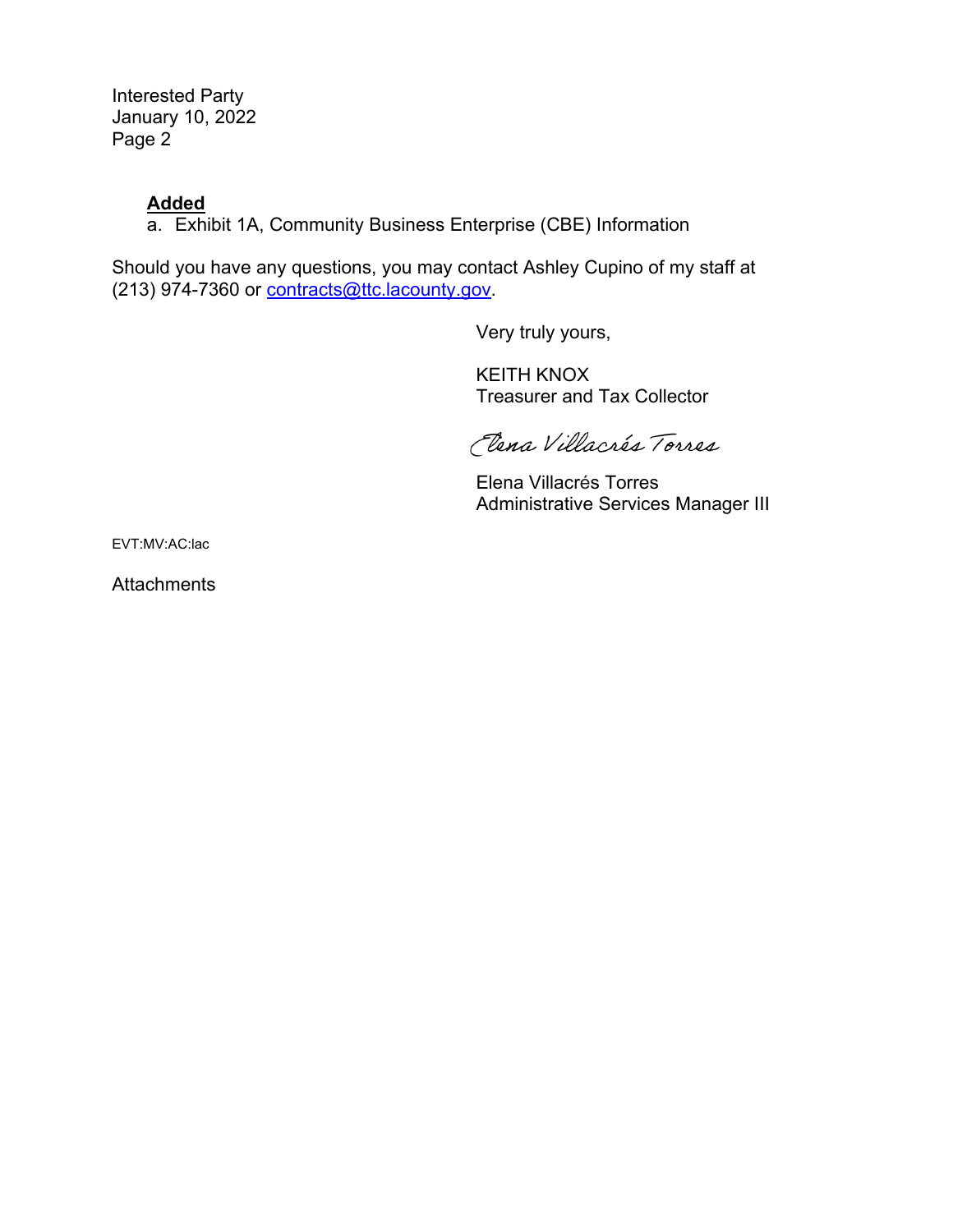### **1.0 GENERAL INFORMATION**

#### **1.4 Vendor's Minimum Qualifications**

Interested Vendors that meet the Minimum Qualifications stated below are invited to submit an SOQ. Vendor shall attest it meets each Minimum Qualification on Appendix A, Required Forms, Exhibit 1A, Vendor's Organization Questionnaire/Affidavit and CBE Information, page 2.

1.4.1 Vendor must demonstrate (e.g., copies of licenses, tax returns, etc.) that it has been in business for at least three years, providing the required services equivalent or similar to the services identified in Appendix I: Statement of Work (SOW).

In the event the Vendor itself does not have the requisite three years, but one or more of the principals involved in managing the daily operation of the firm individually do, then their individual or collective experience performing services equivalent or similar to the required services identified in Appendix I, SOW, may be considered in meeting this requirement at the County's sole discretion. Vendor must provide a written detailed description and/or resume demonstrating its principal's three years of experience to fulfill this requirement.

- 1.4.2 Vendor must have an administrative business office located within the County or within a county contiguous to the County with a responsible person(s) to provide services and maintain all required records specified in this RFSQ. The Vendor must provide the address of its business office in its SOQ.
- 1.4.3 Vendor must demonstrate its California insurance broker or agent's license is in good standing. See Subsection 2.7.6, Proof of Licenses and/or Permits (Section D).
- 1.4.4 Vendor must demonstrate it has a valid, current State and Local business licenses necessary to conduct business and perform the required services in accordance with all State and local laws and regulations. See Subsection 2.7.6, Proof of Licenses and/or Permits (Section D).
- 1.4.5. Vendor must demonstrate evidence of compliance with all insurance requirements set forth in the Sample Master Agreement, Appendix H, Subparagraphs 8.23 and 8.24.
- 1.4.6 Vendor must demonstrate financial stability sufficient to maintain an insurance firm that provides property/casualty insurance products to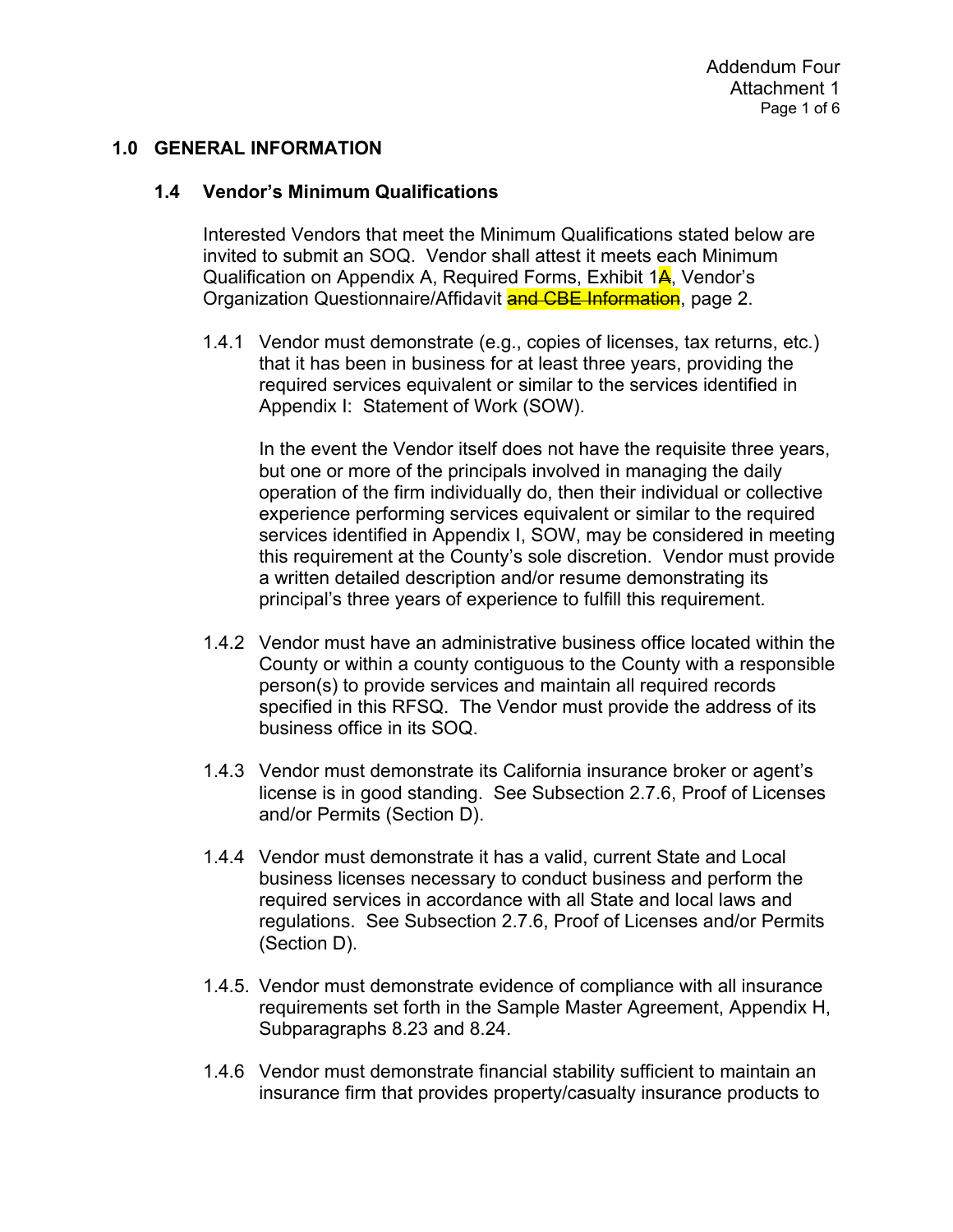provide liability, casualty, fire, and related insurance coverages for real properties and/or contents of real properties (e.g., by providing evidence it has been in operation for three or more years; or has branched off from another business which operated for more than three years; or is taking over for a former business which has operated for more than three years; or has a strong cash flow on its financial statements; or has substantial cash reserves in its bank account).

1.4.7 **All potential Vendors must be registered in the County's WebVen by or before the submission of their respective SOQ.** Vendors shall provide proof of WebVen registration in its Proposal, by listing its County WebVen Number on Appendix A, Required Forms, Exhibit 1<sup>4</sup>, Vendor's Organization Questionnaire/Affidavit and CBE Information.

### **1.10 Mandatory Requirement to Register on County's WebVen**

**All potential Vendors must be registered in the County's WebVen by or before the submission of their respective SOQs.** Vendors shall provide proof of WebVen registration in the SOQ, by listing the County WebVen Number on Appendix A, Required Forms, Exhibit  $1\frac{\text{A}}{\text{A}}$ , Vendor's Organization Questionnaire/Affidavit and CBE Information.

The County's WebVen contains the Vendor's business profile and identifies the goods/services the business provides. Registration can be accomplished online via the internet by accessing the County's home page at [http://camisvr.co.la.ca.us/webven/.](http://camisvr.co.la.ca.us/webven/)

### **1.34 Notification to County of Pending Acquisitions/Mergers by Proposing Company**

The Vendor shall notify the County of any pending acquisitions/mergers of its company unless otherwise legally prohibited from doing so. If the Vendor is restricted from legally notifying the County of pending acquisitions/mergers, then it should notify the County of the actual acquisitions/mergers as soon as the law allows and provide to the County the legal framework that restricted it from notifying the County prior to the actual acquisitions/mergers. This information shall be provided by the Vendor on Required Form, Exhibit  $1\frac{A}{A}$ , Vendor's Organization Questionnaire/Affidavit and CBE Information, located in Appendix A. Failure of the Vendor to provide this information may eliminate its SOQ from any further consideration. Vendor shall have a continuing obligation to notify the County of changes to the information contained in Exhibit 1A, Proposer'sVendor's Organization Questionnaire/Affidavit *and CBE Information*, during the pendency of this RFSQ by providing a revised Exhibit 1A, Proposer'sVendor's Organization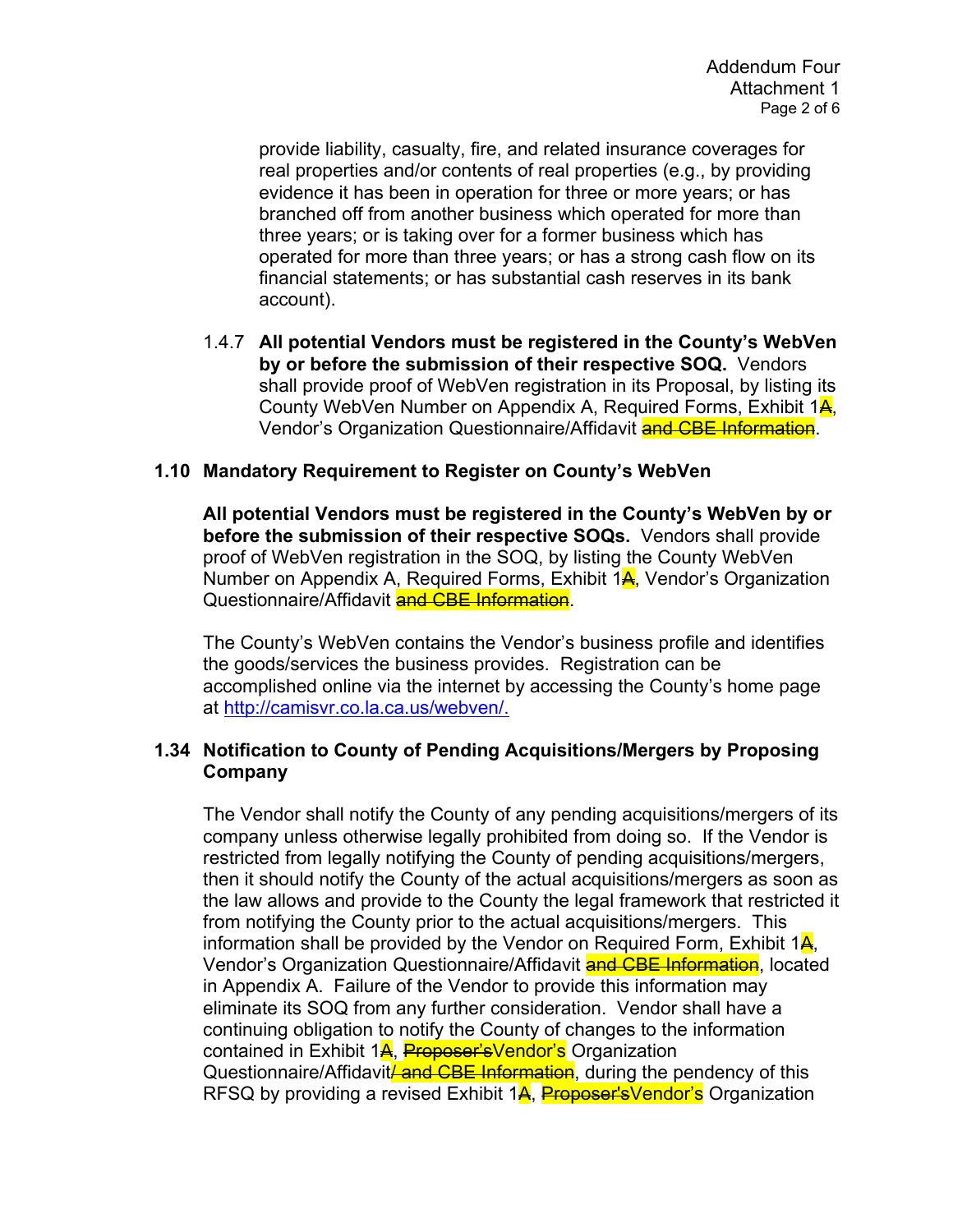Questionnaire/Affidavit*land CBE Information*, to the County upon the occurrence of any event giving rise to a change in its previously-reported information.

## **2.0 INSTRUCTIONS TO VENDORS**

### **2.7 Preparation and Format of the Statement of Qualifications**

### **2.7.3 Vendor's Qualifications (Section A)**

To demonstrate that the Vendor's organization has the experience to perform the required services the following sections must be included:

### **A. Vendor's Background and Experience (Section A.1)**

The Vendor shall complete, sign, and date the **Contractor's**Vendor's Organization Questionnaire/Affidavit **and CBE Information**, Exhibit 1A as set forth in Appendix A. **The person signing the form must be authorized to sign on behalf of the Vendor and to bind the Vendor in a Master Agreement.** Provide a summary of relevant background information to demonstrate that the Vendor meets the Minimum Qualifications stated in Subsection 1.4 of this RFSQ and has the capability to perform the required services as a corporation or other entity. In addition to the summary, the Vendor shall complete and submit Exhibit 1B, Project Staff Background, with the Vendor's SOQ and provide the following documentation:

- 1. The Vendor must provide evidence of having at least one business location within the borders of the County or within a county contiguous to the County for the Vendor to provide liability, casualty, fire, and related insurance coverages for real properties and/or contents of real properties managed by the PA.
- 2. The Vendor must provide evidence of valid, current State and Local licenses and permits to sell property insurance in the State of California (See Subsection 2.7.6, Proof of Licenses and/or Permits).

Based on the structure of the Vendor's organization, the Vendor shall submit the required documents below. If the Vendor's organization does not fit into one of these categories, upon receipt of the SOQ or at some later time, the County may, in its discretion, request additional documentation regarding the Vendor's business organization and authority of individuals to sign Contracts.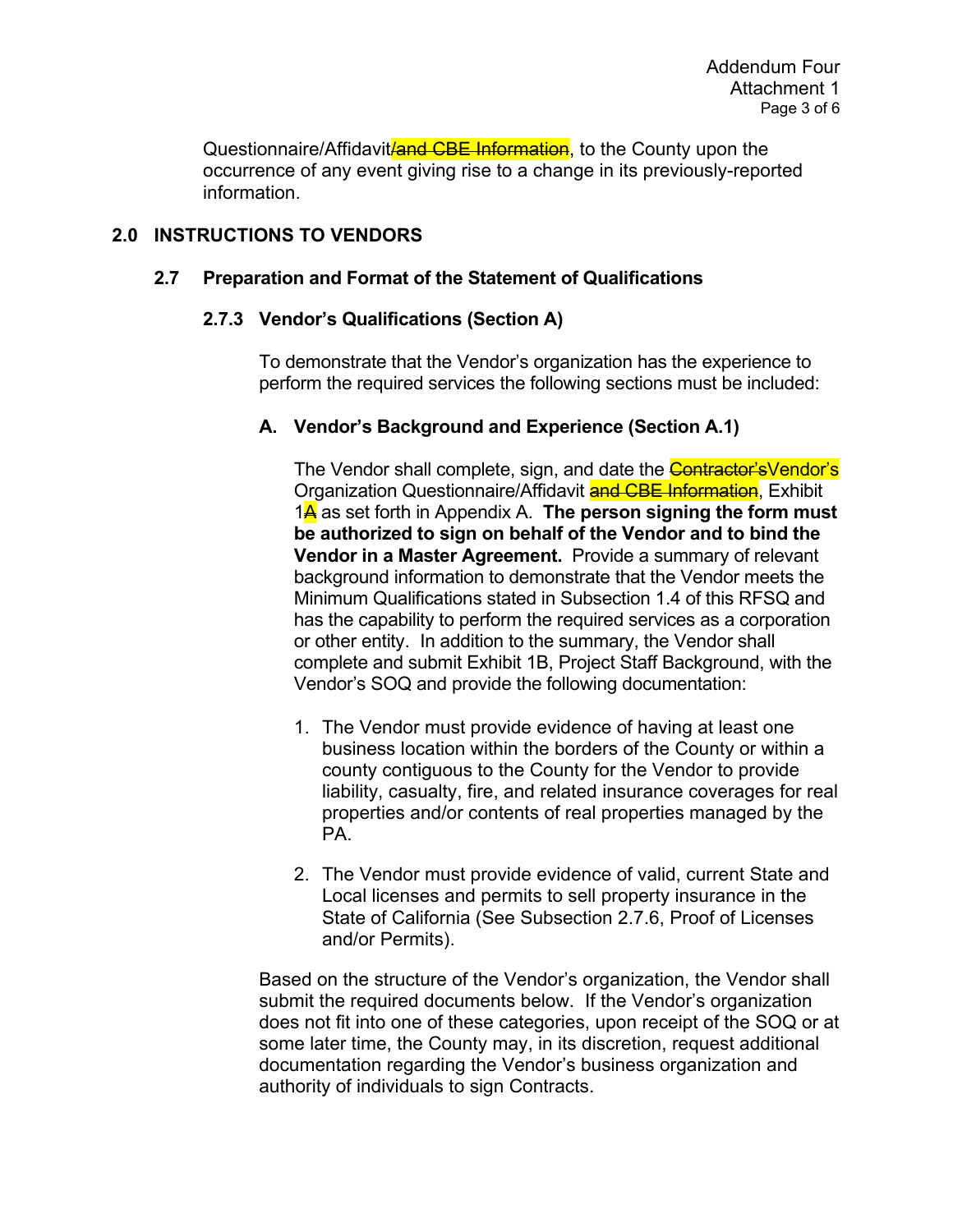If the below referenced documents are not available at the time of SOQ submission, Vendors must request the appropriate documents from the California Secretary of State and provide a statement on the status of the request.

### **Required Support Documents:**

### **Corporation or Limited Liability Company (LLC):**

The Vendor must submit the following documentation with the SOQ:

- 1) A copy of a "Certificate of Good Standing" with the state of incorporation/organization.
- 2) A conformed copy of the most recent "Statement of Information" as filed with the California Secretary of State listing corporate officers or members and managers.

For Vendors incorporated in another state, please refer to the California Secretary of State website at [http://www.sos.ca.gov/business-programs/business-entities/faqs/,](http://www.sos.ca.gov/business-programs/business-entities/faqs#/) and under Frequently Asked Questions, click on Form/register, license or terminate a business entity link. Refer to the following questions to determine if you must register with the CA Secretary of State:

- Do I have to qualify or register a foreign (out-of-state or out-of-country) business entity?
- How do I qualify or register a foreign (out-of-state or out-of-country) business entity in California?

The TTC is not able to advise Vendors incorporated in another State as to whether or not the business must qualify/register to do business in California. Vendors should consult with its respective legal counsels on this matter as necessary.

If you determine you are not required to qualify/register with the California Secretary of State, you must provide a conformed copy of the most recent "Statement of Information" or its equivalent from your state.

### **Limited Partnership:**

The Vendor must submit a conformed copy of the Certificate of Limited Partnership or Application for Registration of Foreign Limited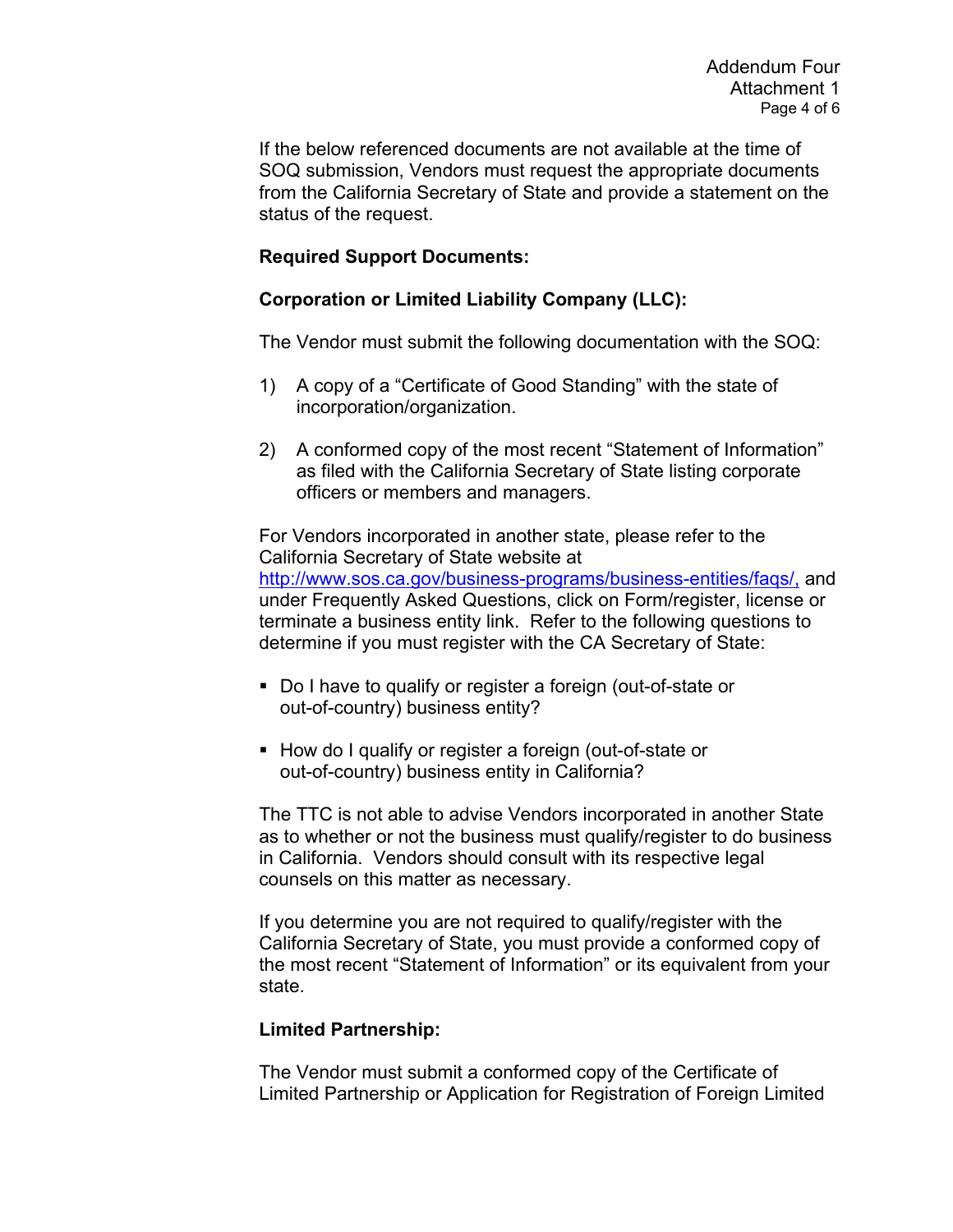Partnership as filed with the California Secretary of State, and any amendments.

For Vendors incorporated in another state, please refer to the information in Subsection 2.7.3A above related to the requirement to qualify or register with the California Secretary of State.

### **B. Vendor's References (Section A.2)**

It is the Vendor's sole responsibility to ensure that the accuracy of each firm's<del>reference's</del> name, and point of contact's name, title, and contact informationphone number for each reference is accurate. The same references may be listed on both forms, Exhibits 6 and 7 in Appendix A, Required Forms.

The County may disqualify a Vendor if:

- References fail to substantiate the Vendor's description of the services provided; or
- References fail to support that the Vendor has a continuing pattern of providing capable, productive and skilled personnel; or
- The TTC is unable to reach the point of contactVendor's reference with reasonable effort (i.e., three attempts). It is the Vendor's responsibility to inform the point of contactreference ofthat the TTC's may contact Vendor's references during normal working hours (defined as between 8 a.m. and 5 p.m., PT).

The Vendor must complete and include Required Forms, Exhibits 6, 7, and 8 as set forth in Appendix A.

- Prospective Contractor<del>Vendor</del> References, Exhibit 6: The Vendor must provide three references for current clients for whom the Vendor provides the same or similar scope of services to those services set forth in this RFSQ. **References for existing or terminated Contracts and/or Subcontracts with the TTC will not be accepted to meet this requirement.**
- **Prospective Contractor<del>Vendor</del>** List of Contracts, Exhibit 7: The listing must include all Public Entities (e.g., city, county, or any other government) Contracts for the last three years. A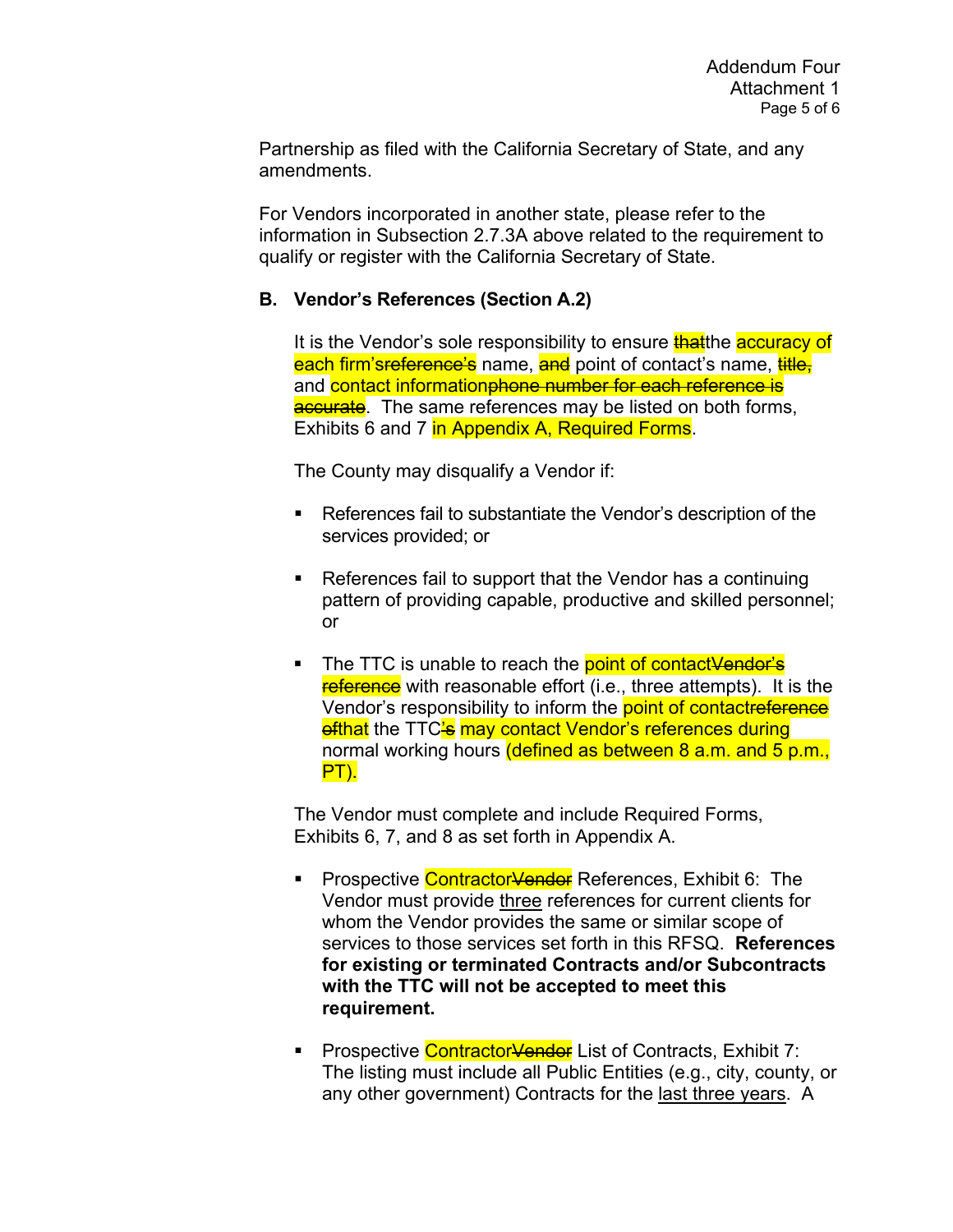photocopy of this form should be included if necessary. Use additional sheets if necessary. **If Vendor did not have any contracts with Public Entity during the last three years, Vendor shall include a statement to that effect.**

**Prospective ContractorVendor List of Terminated Contracts,** Exhibit 8: Listing must include any Contracts terminated within the past three years with a reason for termination. **If Vendor did not have any contracts terminated within the past three years, Vendor shall include a statement to that effect.**

### **3.0 STATEMENT OF QUALIFICATIONS REVIEW/SELECTION/QUALIFICATION PROCESS**

#### **3.1 Review Process**

#### **3.1.1 Adherence to Minimum Qualifications**

The TTC staff shall review the Vendor's Organization Questionnaire/Affidavit and CBE Information, Exhibit 1A of Appendix A, Required Forms, and determine if the Vendor meets the Minimum Qualifications as outlined in Section 1.4 of this RFSQ.

Failure of the Vendor to comply with the Minimum Qualifications may eliminate its SOQ from any further consideration. The County may elect to waive any informality in an SOQ if the sum and substance of the SOQ is present.

If the TTC eliminated a Vendor's SOQ from consideration because the Vendor did not initially comply with the Minimum Qualifications, the Vendor may submit a new SOQ for consideration as long as the solicitation is still open.

 All SOQs shall be firm offers and may not be withdrawn for a period of 270 calendar days following the last day to submit SOQs.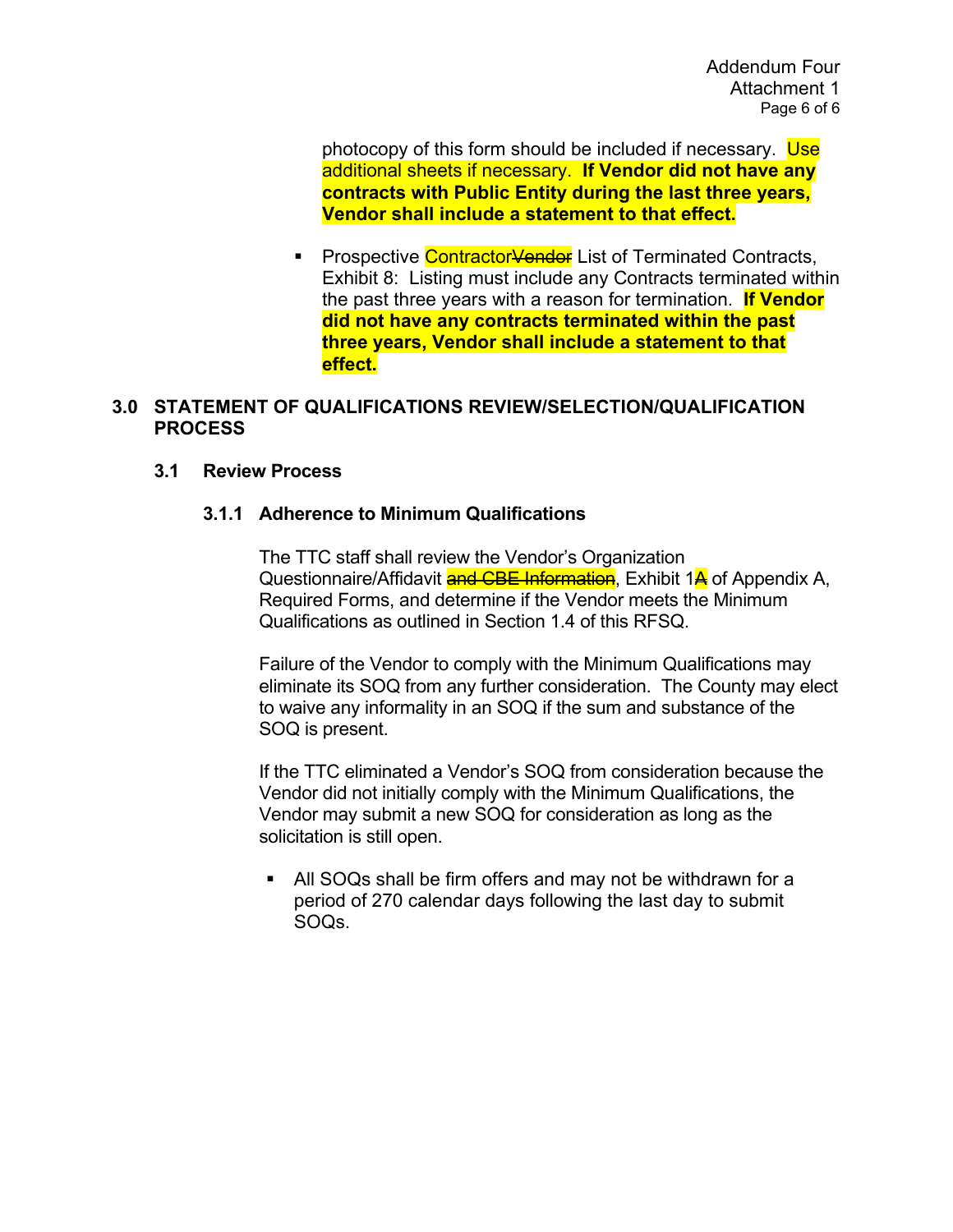### **8.0 STANDARD TERMS AND CONDITIONS**

### **8.2 ASSIGNMENT AND DELEGATION/MERGERS OR ACQUISITIONS**

- 8.2.1 The Contractor shall notify the County of any pending acquisitions/mergers of its company unless otherwise legally prohibited from doing so. If the Contractor is restricted from legally notifying the County of pending acquisitions/mergers, then it should notify the County of the actual acquisitions/mergers as soon as the law allows and provide to the County the legal framework that restricted it from notifying the County prior to the actual acquisitions/mergers.
- 8.2.2 The Contractor shall not assign, exchange, transfer, or delegate its rights or delegate its duties under this Master Agreement, or both, whether in whole or in part, without the prior written consent of County, in its discretion, and any attempted assignment or delegation, or otherwise transfer of its rights or duties, without such consent shall be null and void. For purposes of this Subparagraph, County consent shall require a written amendment to the Master Agreement, which is formally approved and executed by the parties. Any payments by the County to any approved delegatee or assignee on any claim under this Master Agreement shall be deductible, at County's sole discretion, against the claims, which the Contractor may have against the County.
- 8.2.3 Shareholders, partners, members, or other equity holders of Contractor may transfer, sell, exchange, assign, or divest themselves of any interest they may have therein. In the event any such sale, transfer, exchange, assignment, or divestment is effected in such a way as to give majority control of Contractor to any person(s), corporation, partnership, or legal entity other than the majority controlling interest therein at the time of execution of the Master Agreement, such disposition is an assignment requiring the prior written consent of County and a written amendment to the Master Agreement in accordance with applicable provisions of this Master Agreement. However, an equity ownership adjustment or other administrative change of Contractor, which does not result in a change of actual management or ownership of Contractor, shall require the written consent of the Treasurer and Tax Collector, or his designee, not a written amendment to the Master Agreement. Any such written consent shall become part of this Master Agreement.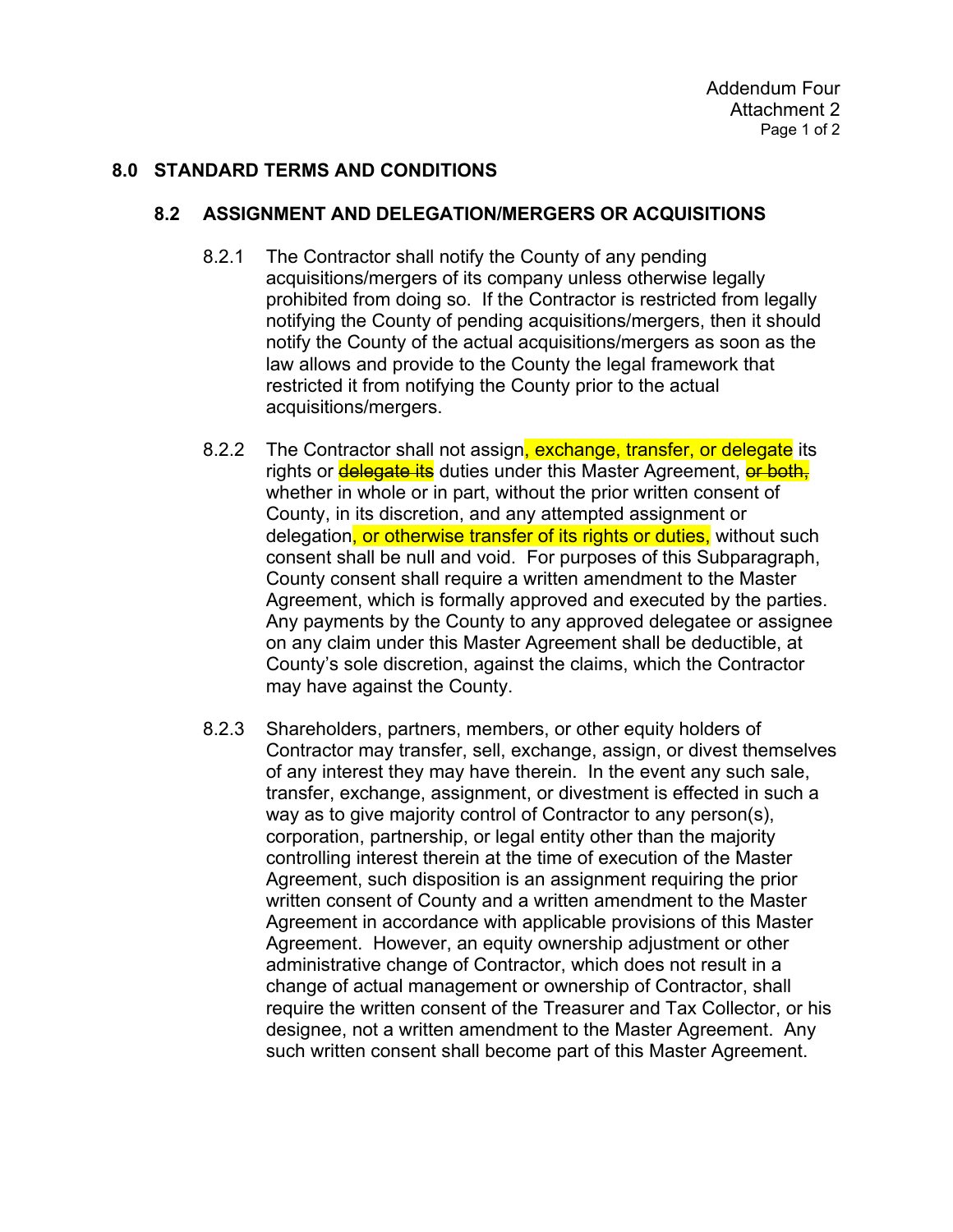8.2.4 Any assumption, assignment, delegation, or takeover of any of the Contractor's duties, responsibilities, obligations, or performance of same by any **person or** entity other than the Contractor, whether through assignment, delegation, merger, buyout, or any other mechanism, with or without consideration for any reason whatsoever without County's express prior written approval, shall be a material breach of the Master Agreement which may result in the termination of this Master Agreement. In the event of such termination, County shall be entitled to pursue the same remedies against Contractor as it could pursue in the event of default by Contractor.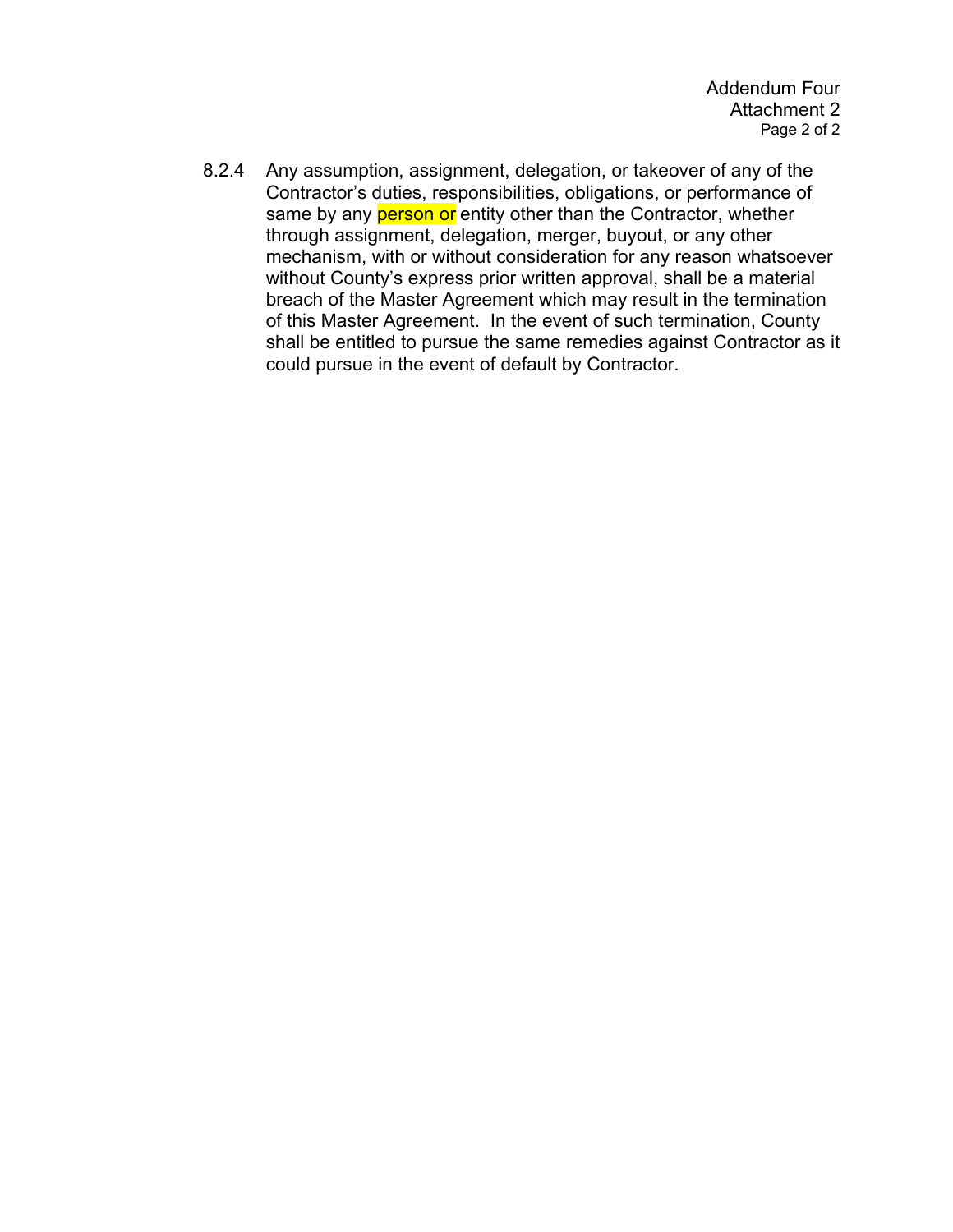# **TABLE OF CONTENTS**

# **EXHIBITS**

- 1 VENDOR'S ORGANIZATION QUESTIONNAIRE/AFFIDAVIT AND CBE **INFORMATION**
- 1A COMMUNITY BUSINESS ENTERPRISE (CBE) INFORMATION
- 1B PROJECT STAFF BACKGROUND
- 2 CERTIFICATION OF NO CONFLICT OF INTEREST
- 3 VENDOR'S EEO CERTIFICATION
- 4 REQUEST FOR PREFERENCE PROGRAM CONSIDERATION
- 5 FAMILIARITY WITH THE COUNTY LOBBYIST ORDINANCE CERTIFICATION
- 6 PROSPECTIVE CONTRACTOR REFERENCES
- 7 PROSPECTIVE CONTRACTOR LIST OF CONTRACTS
- 8 PROSPECTIVE CONTRACTOR LIST OF TERMINATED CONTRACTS
- 9 ATTESTATION OF WILLINGNESS TO CONSIDER GAIN/GROW PARTICIPANTS
- 10 LOS ANGELES COUNTY CONTRACTOR EMPLOYEE JURY SERVICE PROGRAM – CERTIFICATION FORM AND APPLICATION FOR EXCEPTION
- 11 CERTIFICATION OF COMPLIANCE WITH THE COUNTY'S DEFAULTED PROPERTY TAX REDUCTION PROGRAM
- 12 ZERO TOLERANCE HUMAN TRAFFICKING POLICY CERTIFICATION
- 13 COMPLIANCE WITH FAIR CHANCE EMPLOYMENT HIRING PRACTICES **CERTIFICATION**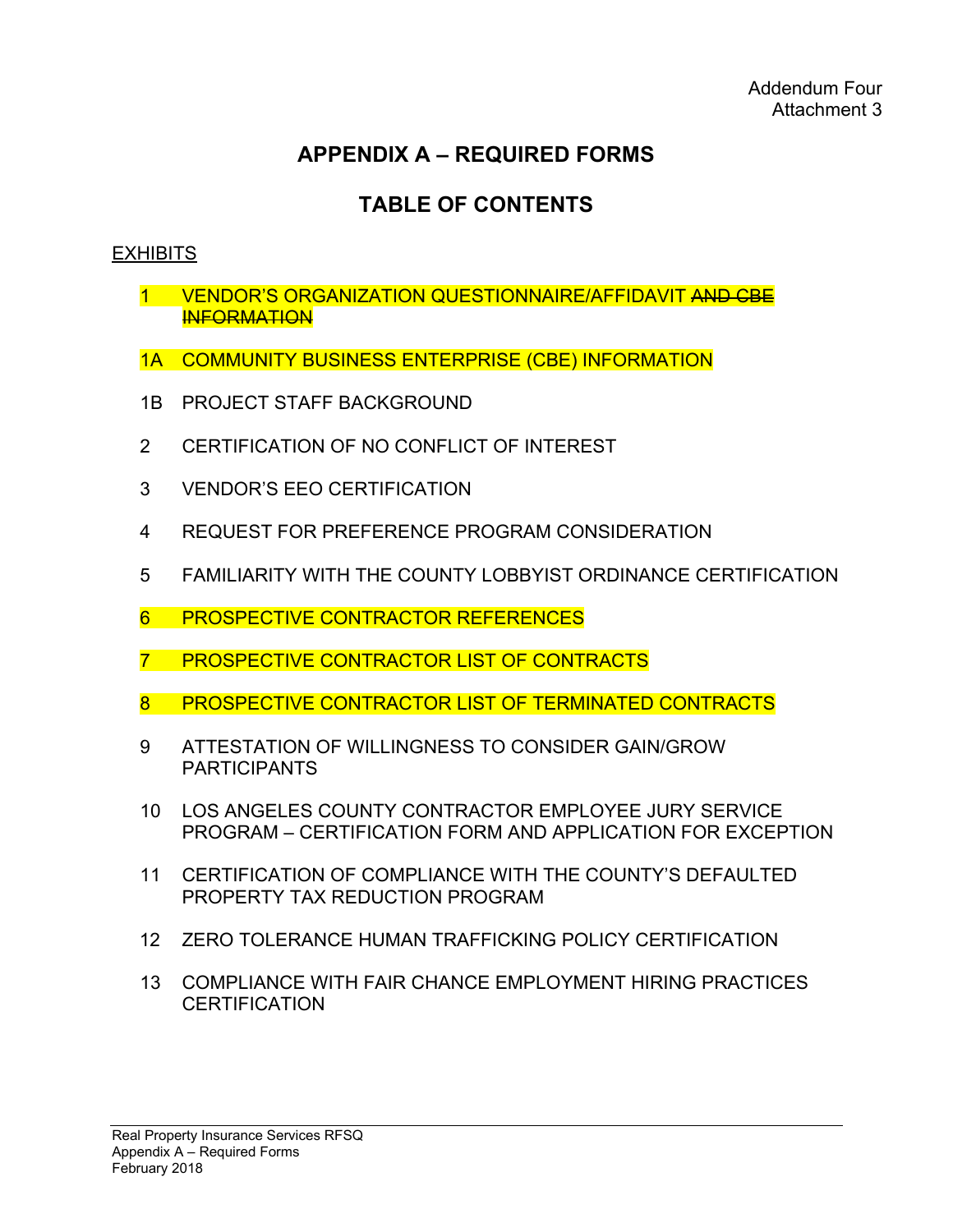#### **VENDOR'S ORGANIZATION QUESTIONNAIRE/AFFIDAVIT**

|                                                                                                                                                                                                                         | sign on behalf of the Vendor and to bind the applicant in a Contract.                                                                                                                            |                        |  |  |  |  |
|-------------------------------------------------------------------------------------------------------------------------------------------------------------------------------------------------------------------------|--------------------------------------------------------------------------------------------------------------------------------------------------------------------------------------------------|------------------------|--|--|--|--|
| 1. Is your firm a corporation or limited liability company (LLC)?                                                                                                                                                       |                                                                                                                                                                                                  | $\Box$ Yes $\Box$ No   |  |  |  |  |
| If yes, complete:                                                                                                                                                                                                       |                                                                                                                                                                                                  |                        |  |  |  |  |
| Legal Name (found in Articles of Incorporation) ________________________________                                                                                                                                        |                                                                                                                                                                                                  |                        |  |  |  |  |
|                                                                                                                                                                                                                         |                                                                                                                                                                                                  |                        |  |  |  |  |
| 2. If your firm is a limited partnership or a sole proprietorship, state the name of the proprietor or<br>managing partner:                                                                                             |                                                                                                                                                                                                  |                        |  |  |  |  |
| 3. Is your firm doing business under one or more DBA's?                                                                                                                                                                 |                                                                                                                                                                                                  | $\Box$ Yes $\Box$ No   |  |  |  |  |
| If yes, complete:                                                                                                                                                                                                       |                                                                                                                                                                                                  |                        |  |  |  |  |
| <b>Name</b>                                                                                                                                                                                                             | <b>County of Registration</b><br><u> 1999 - Jacques Alexandro (h. 1989).</u><br>1900 - John Britt, francuski filozof, francuski filozof, francuski filozof, francuski filozof, francuski filozof | <b>Year became DBA</b> |  |  |  |  |
| <u> 1990 - Jacques Alexandro II, poeta estadounidense de la contradición de la contradición de la contradición d</u><br>4. Is your firm wholly/majority owned by, or a subsidiary of another firm? $\Box$ Yes $\Box$ No |                                                                                                                                                                                                  |                        |  |  |  |  |
| If yes, complete:                                                                                                                                                                                                       |                                                                                                                                                                                                  |                        |  |  |  |  |
|                                                                                                                                                                                                                         |                                                                                                                                                                                                  |                        |  |  |  |  |
| State of incorporation or registration of parent firm: __________________________                                                                                                                                       |                                                                                                                                                                                                  |                        |  |  |  |  |
| 5. Has your firm done business as other names within last five years? $\Box$ Yes $\Box$ No                                                                                                                              |                                                                                                                                                                                                  |                        |  |  |  |  |
| If yes, complete:                                                                                                                                                                                                       |                                                                                                                                                                                                  |                        |  |  |  |  |
|                                                                                                                                                                                                                         |                                                                                                                                                                                                  |                        |  |  |  |  |
|                                                                                                                                                                                                                         |                                                                                                                                                                                                  |                        |  |  |  |  |
| 6. Is your firm involved in any pending acquisition or mergers, including the associated company<br>name?                                                                                                               |                                                                                                                                                                                                  |                        |  |  |  |  |
| $\Box$ Yes $\Box$ No If yes, provide information:                                                                                                                                                                       |                                                                                                                                                                                                  |                        |  |  |  |  |

Vendor acknowledges and certifies that it meets and will comply with all of the Minimum Qualifications listed in Subparagraph 1.4 – Minimum Qualifications, of this Request for Statement of Qualifications (RFSQ), as listed below.

 $\_$  , and the set of the set of the set of the set of the set of the set of the set of the set of the set of the set of the set of the set of the set of the set of the set of the set of the set of the set of the set of th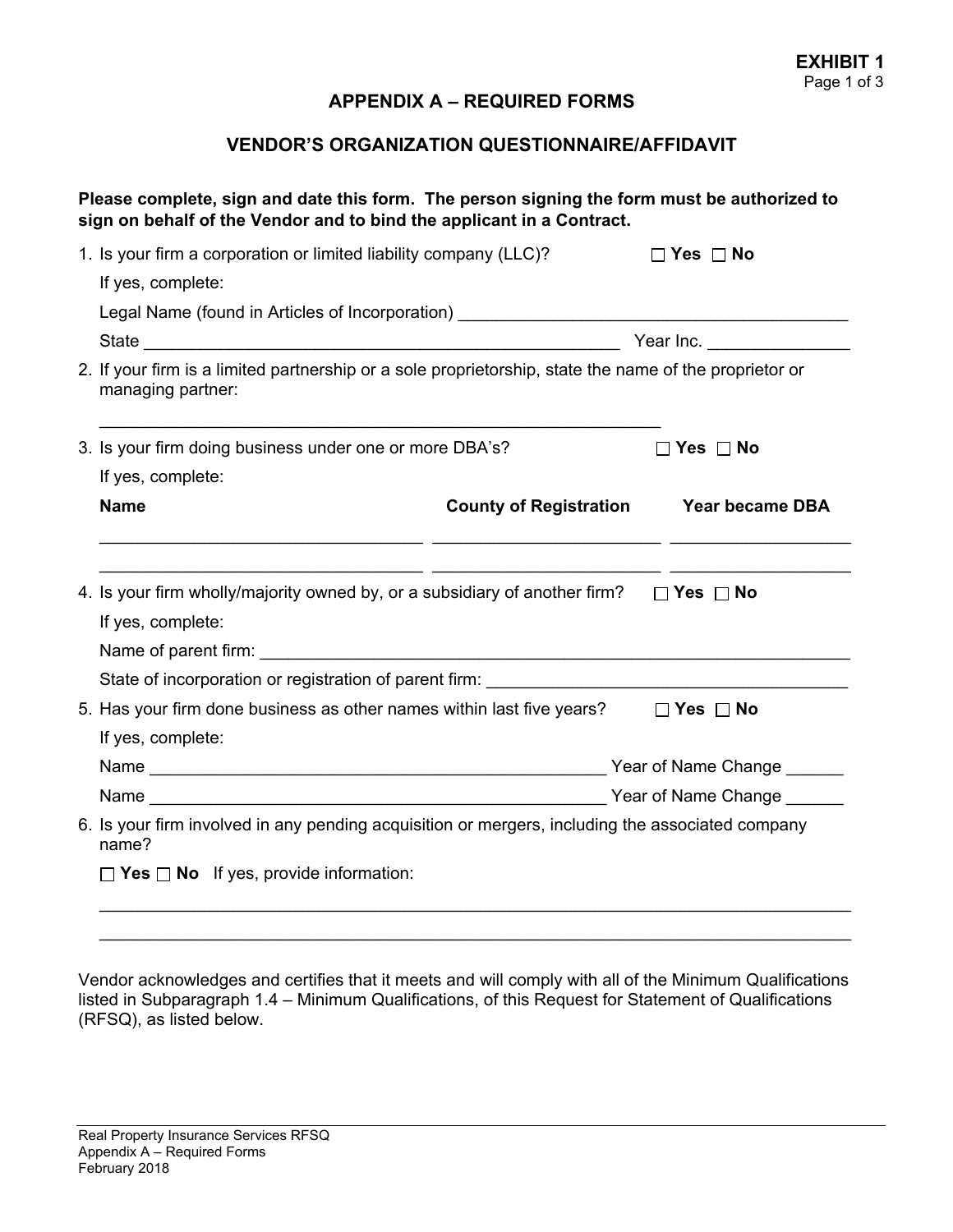### **VENDOR'S ORGANIZATION QUESTIONNAIRE/AFFIDAVIT**

Check the appropriate boxes:

| $\square$ Yes $\square$ No | 1.4.1 | Vendor must demonstrate (e.g., copies of licenses, tax returns, etc.) that it<br>has been in business for at least three years, providing the required<br>services equivalent or similar to the services identified in Appendix I:<br>Statement of Work (SOW).<br>In the event the Vendor itself does not have the requisite three years, but                                                                                                                                                                                                                                                                                                                       |
|----------------------------|-------|---------------------------------------------------------------------------------------------------------------------------------------------------------------------------------------------------------------------------------------------------------------------------------------------------------------------------------------------------------------------------------------------------------------------------------------------------------------------------------------------------------------------------------------------------------------------------------------------------------------------------------------------------------------------|
|                            |       | one or more of the principals involved in managing the daily operation of the<br>firm individually do, then their individual or collective experience performing<br>services equivalent or similar to the required services identified in Appendix<br>I, SOW, may be considered in meeting this requirement at the County's sole<br>discretion. Vendor must provide a written detailed description and/or<br>resume demonstrating its principal's three years of experience to fulfill this<br>requirement.                                                                                                                                                         |
| □ Yes □ No                 | 1.4.2 | Vendor must have an administrative business office located within the<br>County or within a county contiguous to the County with a responsible<br>person(s) to provide services and maintain all required records specified in<br>this RFSQ. The Vendor must provide the address of its business office in<br>its SOQ.                                                                                                                                                                                                                                                                                                                                              |
| $\square$ Yes $\square$ No | 1.4.3 | Vendor must demonstrate its California insurance broker or agent's<br>license is in good standing. See Subsection 2.7.6, Proof of Licenses<br>and/or Permits (Section D).                                                                                                                                                                                                                                                                                                                                                                                                                                                                                           |
| $\square$ Yes $\square$ No | 1.4.4 | Vendor must demonstrate it has a valid, current State and Local business<br>licenses necessary to conduct business and perform the required services<br>in accordance with all State and local laws and regulations. See<br>Subsection 2.7.6, Proof of Licenses and/or Permits (Section D).                                                                                                                                                                                                                                                                                                                                                                         |
| $\square$ Yes $\square$ No | 1.4.5 | Vendor must demonstrate evidence of compliance with all insurance<br>requirements set forth in the Sample Master Agreement, Appendix H,<br>Subparagraphs 8.23 and 8.24.                                                                                                                                                                                                                                                                                                                                                                                                                                                                                             |
| $\square$ Yes $\square$ No | 1.4.6 | Vendor must demonstrate financial stability sufficient to maintain an<br>insurance firm that provides property/casualty insurance products to<br>provide liability, casualty, fire, and related insurance coverages for real<br>properties and/or contents of real properties (e.g., by providing evidence it<br>has been in operation for three or more years; or has branched off from<br>another business which operated for more than three years; or is taking<br>over for a former business which has operated for more than three years;<br>or has a strong cash flow on its financial statements; or has substantial<br>cash reserves in its bank account). |
| $\square$ Yes $\square$ No | 1.4.7 | All potential Vendors must be registered in the County's WebVen by<br>or before the submission of their respective SOQ. Vendors shall<br>provide proof of WebVen registration in its Proposal, by listing its County<br>WebVen Number on Appendix A, Required Forms, Exhibit 1, Vendor's<br>Organization Questionnaire/Affidavit.                                                                                                                                                                                                                                                                                                                                   |

Vendor further acknowledges that if any false, misleading, incomplete, or deceptively unresponsive statements in connection with this SOQ are made, the SOQ may be rejected. The evaluation and determination in this area shall be at the Director's sole judgment and his/her judgment shall be final.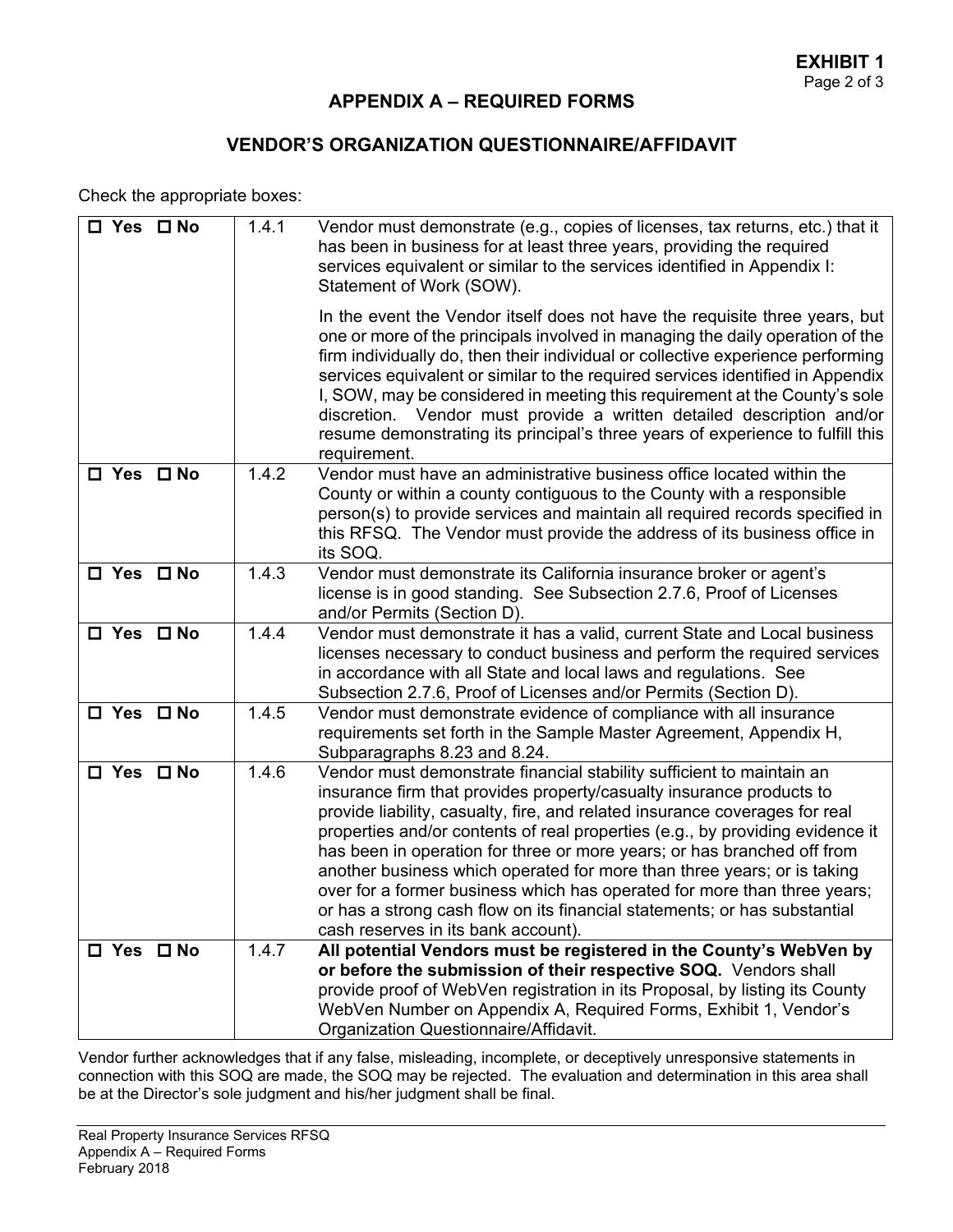## **VENDOR'S ORGANIZATION QUESTIONNAIRE/AFFIDAVIT**

#### **DECLARATION: I DECLARE UNDER PENALTY OF PERJURY UNDER THE LAWS OF THE STATE OF CALIFORNIA THAT THE ABOVE INFORMATION IS TRUE AND ACCURATE.**

| <b>VENDOR NAME:</b>                                                |               | <b>COUNTY WEBVEN NUMBER:</b>                         |  |  |  |
|--------------------------------------------------------------------|---------------|------------------------------------------------------|--|--|--|
| <b>ADDRESS:</b>                                                    |               |                                                      |  |  |  |
| <b>PHONE NUMBER:</b>                                               | <b>EMAIL:</b> |                                                      |  |  |  |
| INTERNAL REVENUE SERVICE EMPLOYER IDENTIFICATION<br><b>NUMBER:</b> |               | <b>CALIFORNIA BUSINESS LICENSE</b><br><b>NUMBER:</b> |  |  |  |
| <b>VENDOR OFFICIAL NAME AND TITLE (PRINT):</b>                     |               |                                                      |  |  |  |
| <b>SIGNATURE</b>                                                   |               | <b>DATE</b>                                          |  |  |  |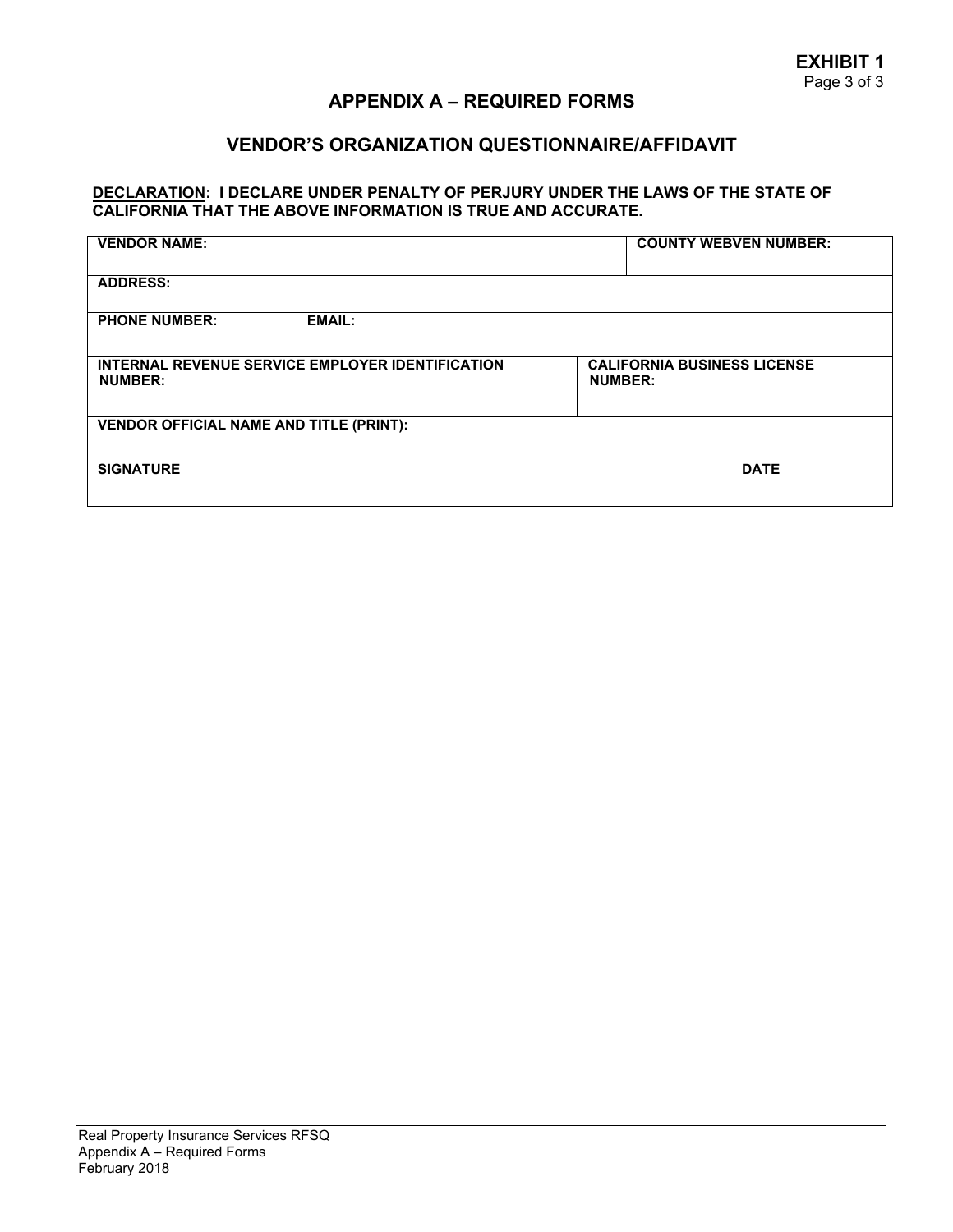# **COMMUNITY BUSINESS ENTERPRISE (CBE) INFORMATION**

| TITLE                                                                                                                                                                                         |  | <b>REFERENCE</b>                                                                                                                                                                                                                                                                |                                                                                                                                                                                                                                                                                                                                                            |                                                           |                      |  |                            |               |
|-----------------------------------------------------------------------------------------------------------------------------------------------------------------------------------------------|--|---------------------------------------------------------------------------------------------------------------------------------------------------------------------------------------------------------------------------------------------------------------------------------|------------------------------------------------------------------------------------------------------------------------------------------------------------------------------------------------------------------------------------------------------------------------------------------------------------------------------------------------------------|-----------------------------------------------------------|----------------------|--|----------------------------|---------------|
| 1 FIRM/ORGANIZATION INFORMATION                                                                                                                                                               |  | The information requested below is for statistical<br>purposes only. On final analysis and consideration of<br>award, contractor/vendor will be selected without<br>regard to race/ethnicity, color, religion, sex, national<br>origin, age, sexual orientation, or disability. |                                                                                                                                                                                                                                                                                                                                                            |                                                           |                      |  |                            |               |
| <b>Total Number of Employees in California:</b>                                                                                                                                               |  |                                                                                                                                                                                                                                                                                 |                                                                                                                                                                                                                                                                                                                                                            |                                                           |                      |  |                            |               |
| Total Number of Employees (including owners):                                                                                                                                                 |  |                                                                                                                                                                                                                                                                                 |                                                                                                                                                                                                                                                                                                                                                            |                                                           |                      |  |                            |               |
| Race/Ethnic Composition of Firm. Enter the make-up of Owners/Partners/Associate Partners into the following<br>categories:                                                                    |  |                                                                                                                                                                                                                                                                                 |                                                                                                                                                                                                                                                                                                                                                            |                                                           |                      |  |                            |               |
| <b>Race/Ethnic Composition</b>                                                                                                                                                                |  | <b>Owners/Partners/</b><br><b>Associate Partners</b>                                                                                                                                                                                                                            |                                                                                                                                                                                                                                                                                                                                                            | Percentage of how ownership of the<br>firm is distributed |                      |  |                            |               |
|                                                                                                                                                                                               |  | Male                                                                                                                                                                                                                                                                            |                                                                                                                                                                                                                                                                                                                                                            |                                                           | Female               |  | Male                       | Female        |
| <b>Black/African American</b>                                                                                                                                                                 |  |                                                                                                                                                                                                                                                                                 |                                                                                                                                                                                                                                                                                                                                                            |                                                           |                      |  | $\%$                       | %             |
| Hispanic/Latino                                                                                                                                                                               |  |                                                                                                                                                                                                                                                                                 |                                                                                                                                                                                                                                                                                                                                                            |                                                           |                      |  | $\%$                       | %             |
| Asian or Pacific Islander                                                                                                                                                                     |  |                                                                                                                                                                                                                                                                                 |                                                                                                                                                                                                                                                                                                                                                            |                                                           |                      |  | %                          | $\%$          |
| American Indian                                                                                                                                                                               |  |                                                                                                                                                                                                                                                                                 |                                                                                                                                                                                                                                                                                                                                                            |                                                           |                      |  | %                          | $\frac{0}{0}$ |
| Filipino                                                                                                                                                                                      |  |                                                                                                                                                                                                                                                                                 |                                                                                                                                                                                                                                                                                                                                                            |                                                           |                      |  | $\%$                       | %             |
| White                                                                                                                                                                                         |  |                                                                                                                                                                                                                                                                                 |                                                                                                                                                                                                                                                                                                                                                            |                                                           | $\%$                 |  | $\frac{0}{0}$              |               |
| 2 CERTIFICATION AS MINORITY,<br>WOMEN, DISADVANTAGED, DISABLED<br>VETERAN, AND LESBIAN, GAY,<br>BISEXUAL, TRANSGENDER, QUEER,<br>AND QUESTIONING-OWNED (LGBTQQ)<br><b>BUSINESS ENTERPRISE</b> |  |                                                                                                                                                                                                                                                                                 | If the firm is currently certified as a Community Based<br>Enterprise (CBE) by a public agency, complete the<br>table by entering the names of the certifying Agency<br>and placing an "X" under the appropriate CBE<br>designation (Minority, Women, Disadvantaged,<br>Disabled Veteran or LGBTQQ). Enter all the CBE<br>certifications held by the firm. |                                                           |                      |  |                            |               |
| <b>Agency Name</b>                                                                                                                                                                            |  | <b>Minority</b>                                                                                                                                                                                                                                                                 | Women                                                                                                                                                                                                                                                                                                                                                      |                                                           | <b>Disadvantaged</b> |  | <b>Disabled</b><br>Veteran | <b>LGBTQQ</b> |
|                                                                                                                                                                                               |  |                                                                                                                                                                                                                                                                                 |                                                                                                                                                                                                                                                                                                                                                            |                                                           |                      |  |                            |               |
|                                                                                                                                                                                               |  |                                                                                                                                                                                                                                                                                 |                                                                                                                                                                                                                                                                                                                                                            |                                                           |                      |  |                            |               |
|                                                                                                                                                                                               |  |                                                                                                                                                                                                                                                                                 |                                                                                                                                                                                                                                                                                                                                                            |                                                           |                      |  |                            |               |
|                                                                                                                                                                                               |  |                                                                                                                                                                                                                                                                                 |                                                                                                                                                                                                                                                                                                                                                            |                                                           |                      |  |                            |               |
|                                                                                                                                                                                               |  |                                                                                                                                                                                                                                                                                 |                                                                                                                                                                                                                                                                                                                                                            |                                                           |                      |  |                            |               |
|                                                                                                                                                                                               |  |                                                                                                                                                                                                                                                                                 |                                                                                                                                                                                                                                                                                                                                                            |                                                           |                      |  |                            |               |
|                                                                                                                                                                                               |  |                                                                                                                                                                                                                                                                                 |                                                                                                                                                                                                                                                                                                                                                            |                                                           |                      |  |                            |               |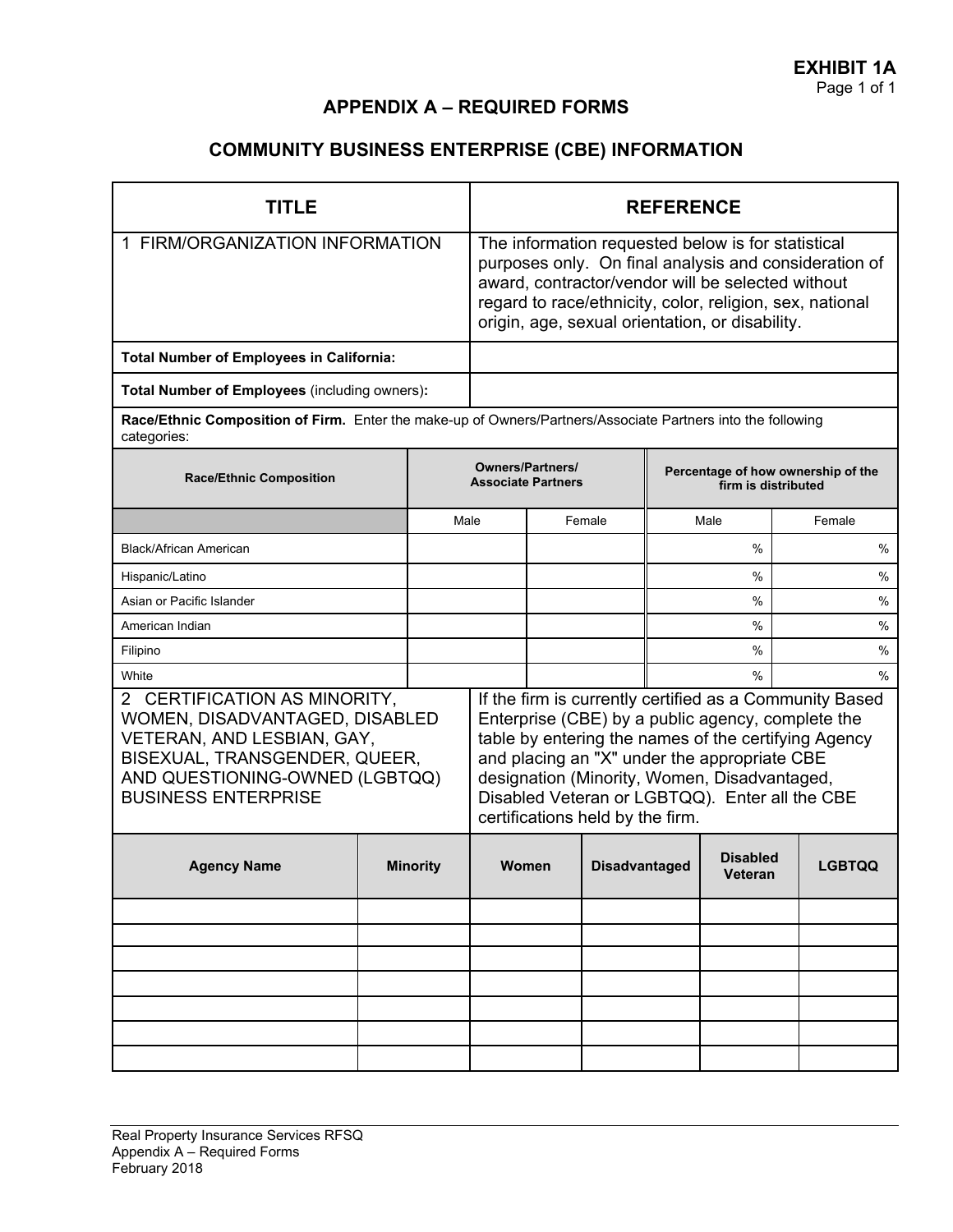# **PROSPECTIVE CONTRACTOR REFERENCES**

## **Contractor's Name: \_\_\_\_\_\_\_\_\_\_\_\_\_\_\_\_\_\_\_\_\_\_\_\_\_\_\_**

List three references, as required in the RFSQ, Subsection 2.7.3 Vendor's Qualifications, Subsection B Vendor's References (Section A.2), where the same or similar scope of services were provided in order to meet the Minimum Qualifications stated in this solicitation.

| 1. Name of Firm      | <b>Address of Firm</b>      | <b>Contact Person</b>  | Telephone #          | <b>Email</b> |
|----------------------|-----------------------------|------------------------|----------------------|--------------|
| Name or Contract No. | # of Years/Term of Contract | <b>Type of Service</b> | <b>Dollar Amount</b> |              |
| 2. Name of Firm      | <b>Address of Firm</b>      | <b>Contact Person</b>  | Telephone #          | <b>Email</b> |
| Name or Contract No. | # of Years/Term of Contract | <b>Type of Service</b> | <b>Dollar Amount</b> |              |
| 3. Name of Firm      | <b>Address of Firm</b>      | <b>Contact Person</b>  | Telephone #          | <b>Email</b> |
| Name or Contract No. | # of Years/Term of Contract | <b>Type of Service</b> | <b>Dollar Amount</b> |              |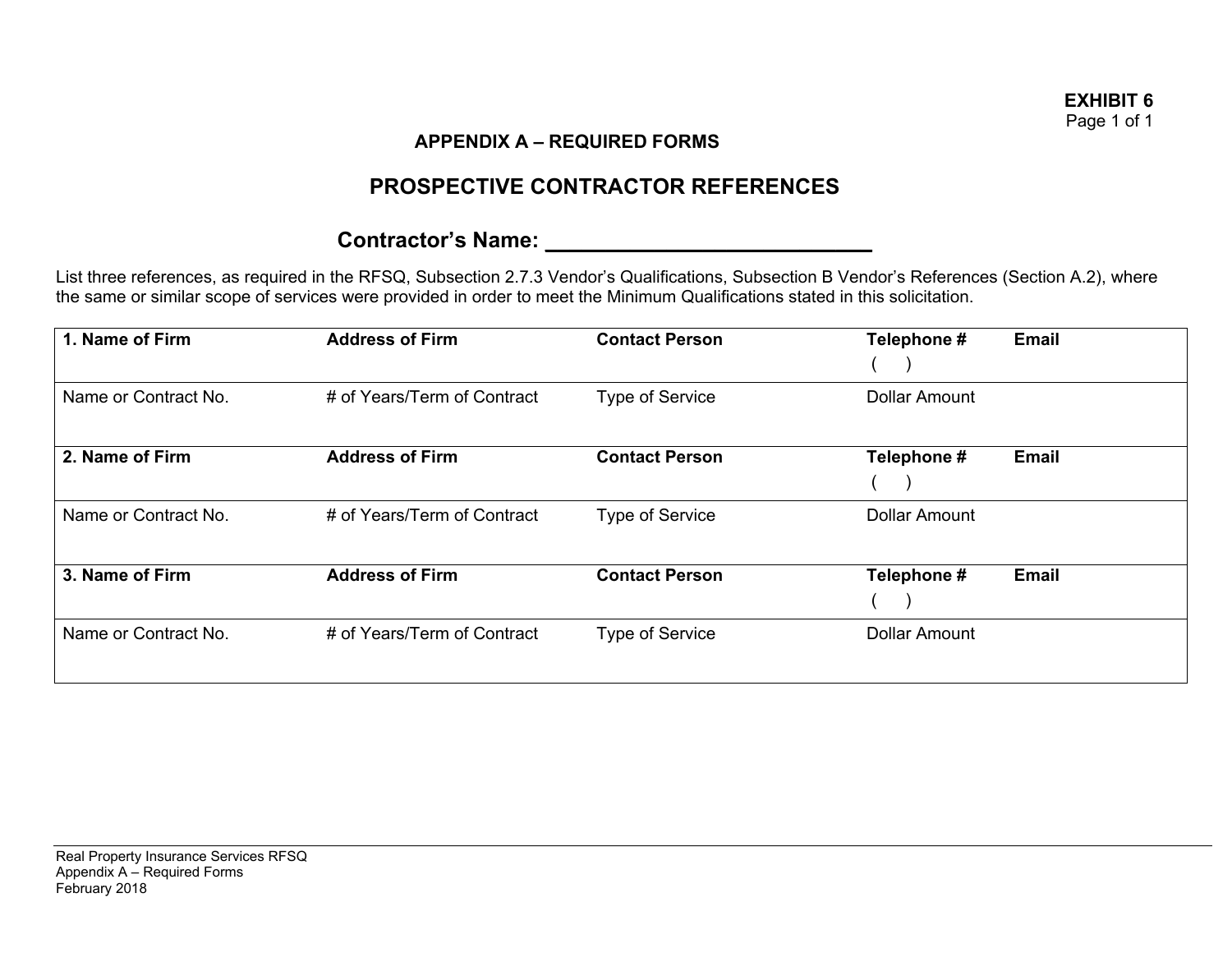# **PROSPECTIVE CONTRACTOR LIST OF CONTRACTS**

# **Contractor's Name: \_\_\_\_\_\_\_\_\_\_\_\_\_\_\_\_\_\_\_\_\_\_\_\_\_\_\_\_\_**

List of all public entities for which the Contractor has provided service within the last three years as required in RFSQ, Subsection 2.7.3 Vendor's Qualifications, Subsection B Vendor's References (Section A.2). Use additional sheets if necessary.

| 1. Name of Firm                       | <b>Address of Firm</b>        | <b>Contact Person</b> | Telephone #     | Fax#        |
|---------------------------------------|-------------------------------|-----------------------|-----------------|-------------|
| Name or Contract No.                  | # of Years / Term of Contract |                       | Type of Service | Dollar Amt. |
| 2. Name of Firm                       | <b>Address of Firm</b>        | <b>Contact Person</b> | Telephone #     | Fax #       |
| Name or Contract No.                  | # of Years / Term of Contract |                       | Type of Service | Dollar Amt. |
| 3. Name of Firm                       | <b>Address of Firm</b>        | <b>Contact Person</b> | Telephone #     | Fax #       |
| Name or Contract No.                  | # of Years / Term of Contract |                       | Type of Service | Dollar Amt. |
| 4. Name of Firm                       | <b>Address of Firm</b>        | <b>Contact Person</b> | Telephone #     | Fax #       |
| Name or Contract No.                  | # of Years / Term of Contract |                       | Type of Service | Dollar Amt. |
| 5. Name of Firm                       | <b>Address of Firm</b>        | <b>Contact Person</b> | Telephone #     | Fax #       |
| Name or Contract No.                  | # of Years / Term of Contract |                       | Type of Service | Dollar Amt. |
| Bool Proporty Ingurance Consigns BESO |                               |                       |                 |             |

Real Property Insurance Services RFSQ Appendix A – Required Forms February 2018